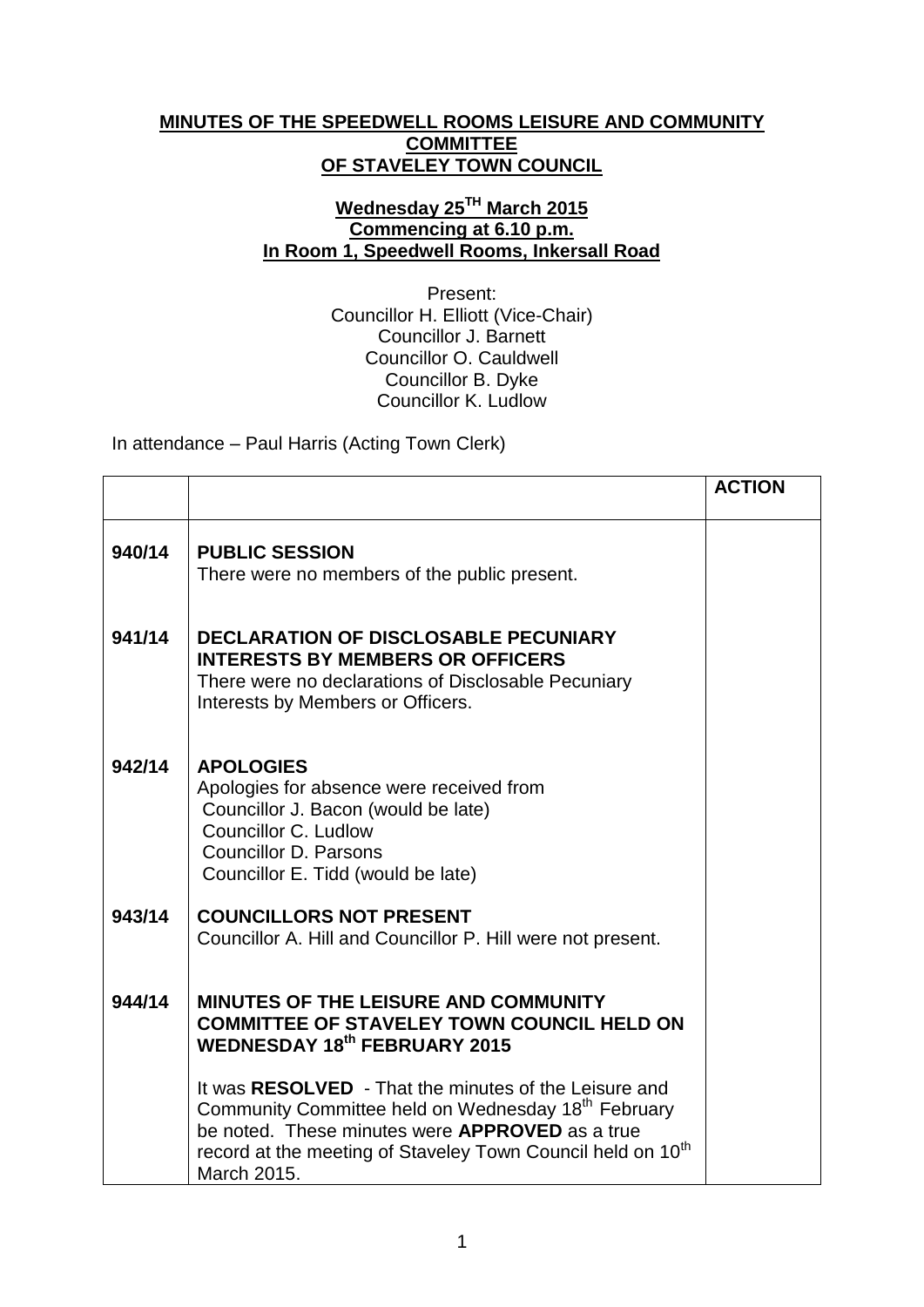| 945/14 | <b>MATTERS ARISING FROM THE MINUTES OF THE</b><br>LEISURE AND COMMUNITY COMMITTEE OF STAVELEY<br>TOWN COUNCIL HELD ON WEDNESDAY 18th<br><b>FEBRUARY 2015</b><br>There were no matters arising.                                                                                                                                                             |  |
|--------|------------------------------------------------------------------------------------------------------------------------------------------------------------------------------------------------------------------------------------------------------------------------------------------------------------------------------------------------------------|--|
| 946/15 | <b>MINUTES OF THE SPEEDWELL ROOMS SUB-</b><br><b>COMMITTEE OF STAVELEY TOWN COUNCIL HELD ON</b><br>WEDNESDAY 25TH FEBRUARY 2015                                                                                                                                                                                                                            |  |
|        | It was RESOLVED - That the minutes of the Speedwell<br>Rooms Sub-Committee held on Wednesday 25 <sup>th</sup> February<br>be noted. These minutes were <b>APPROVED</b> as a true<br>record at the meeting of Staveley Town Council held on 10 <sup>th</sup><br>March 2015.                                                                                 |  |
| 947/15 | <b>MATTERS ARISING FROM THE MINUTES OF THE</b><br>SPEEDWELL ROOMS SUB-COMMITTEE OF STAVELEY<br>TOWN COUNCIL HELD ON WEDNESDAY 25TH MARCH<br>2015<br>There were no matters arising.                                                                                                                                                                         |  |
| 948/14 | <b>BAR</b><br>Councillor K. Ludlow informed members that white paint had<br>been purchased for the small bar at The Speedwell Rooms.<br>He had emailed personnel at the Winding Wheel asking if<br>any bar staff could assist with running of the Speedwell<br>Rooms bar on a casual basis when required, but no<br>response had been received             |  |
|        | As it had been originally agreed that Jake or Scott would<br>only work one evening per month each on the bar Councillor<br>K. Ludlow recommended that Staveley Town Council<br>advertise for casual bar staff to work alongside Scott or Jake<br>on two Saturdays per month (8-10 hours per month<br>maximum) and preferably with previous bar experience. |  |
|        | Councillor H. Elliott agreed with the recommendation and<br>suggested advertising at the Job Centre and for Councillor<br>C. And K. Ludlow to interview applicants with Scott and Jake<br>present.                                                                                                                                                         |  |
|        | Councillor K. Ludlow stated that he and other members of<br>Council would still be available to help on the bar if functions<br>required.                                                                                                                                                                                                                  |  |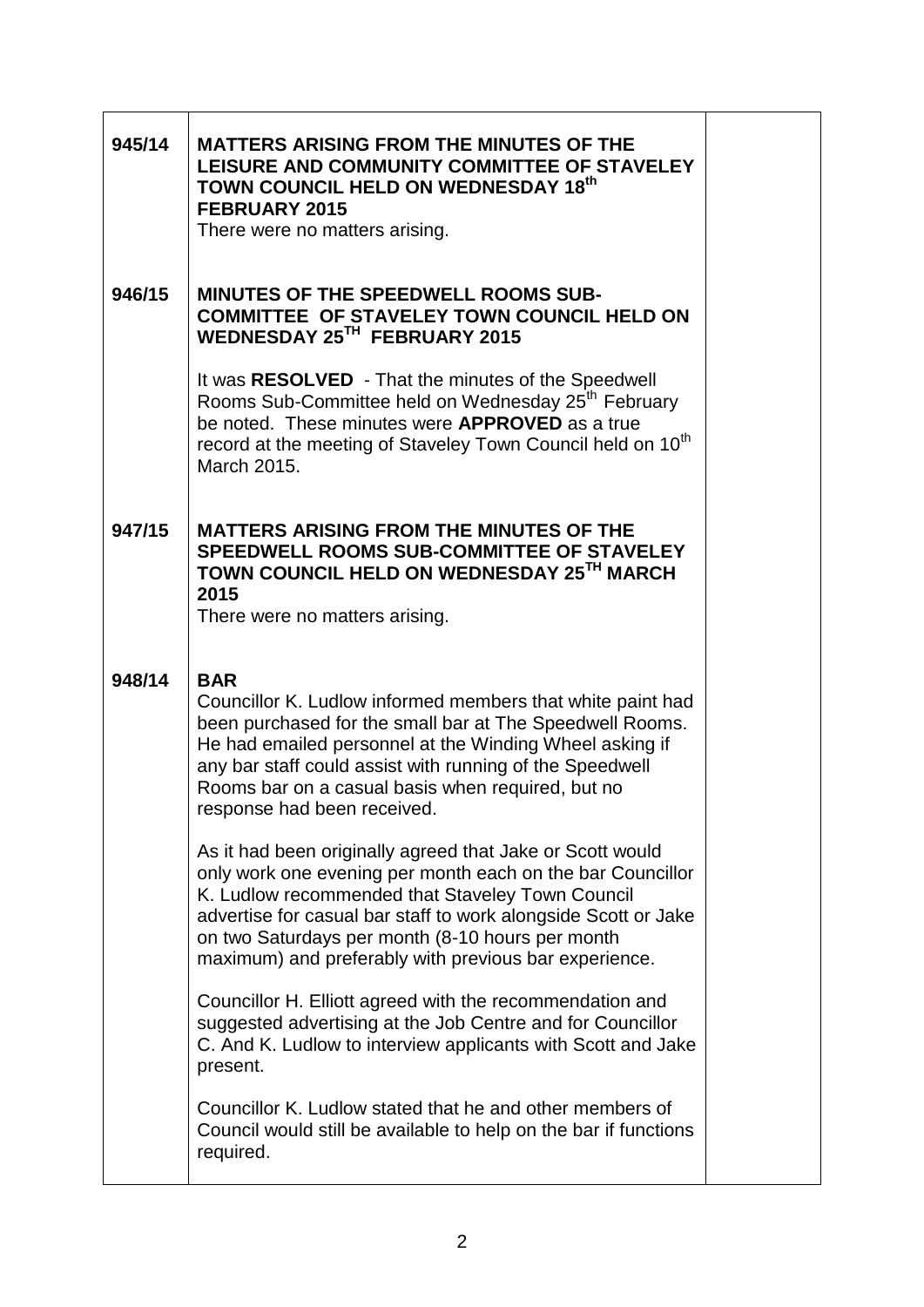|        | Although the advertising and extra bar staff would be extra<br>expense to the Council Councillor K. Ludlow said the bar<br>was now taking an extra £200 per Saturday Night.<br>5 votes FOR<br>It was RECOMMENDED – That it be passed to the Staveley<br>Town Council Ordinary Meeting that Staveley Town Council<br>advertise for casual bar staff for 8/10 hours per month. To<br>be interviewed by Councillors C. and K. Ludlow with Scott<br>Vickers and Jake Wild present. |  |
|--------|--------------------------------------------------------------------------------------------------------------------------------------------------------------------------------------------------------------------------------------------------------------------------------------------------------------------------------------------------------------------------------------------------------------------------------------------------------------------------------|--|
| 949/14 | <b>KITCHEN</b><br>Councillor H. Elliott informed members that certain<br>appliances in the Kitchen at the Speedwell Rooms needed<br>replacing, and a large double door fridge was required.                                                                                                                                                                                                                                                                                    |  |
|        | The Acting Town Clerk informed the Committee that to<br>present a detailed list of appliances needing replacement<br>had not been done.                                                                                                                                                                                                                                                                                                                                        |  |
|        | It was RECOMMENDED - That a list of appliances needing<br>replacement be brought to the next meeting of the<br>Speedwell Leisure and Community Committee.                                                                                                                                                                                                                                                                                                                      |  |
|        | Councillor H. Elliott said more equipment was needed and a<br>deposit needed to be left if hirers were to use the equipment.<br>An itinerary of items was required and items missing after<br>being used at an event would be taken from the deposit for<br>replacement and staff time.                                                                                                                                                                                        |  |
|        | Councillor K. Ludlow said all items could be stamped with<br>"Staveley Town Council".                                                                                                                                                                                                                                                                                                                                                                                          |  |
|        | It was RECOMMENDED - That Pete Vickers be asked to<br>compile an itinerary of crockery/cutlery etc. to be brought to<br>the next meeting of the Committee.                                                                                                                                                                                                                                                                                                                     |  |
| 950/14 | <b>LOUNGE</b><br>Councillor H. Elliott said she had not been in contact with<br>Spire Blinds but would get a quote once the redecoration<br>had taken place.                                                                                                                                                                                                                                                                                                                   |  |
|        | Councillor K. Ludlow said his company Stokes Paints<br>Spencer Coatings had donated six tins of magnolia paint to<br>decorate the lounge. He asked whether Staveley Town<br>Council could send a Thank you letter to Spencer Stokes for<br>donating the paint for the Community Room at The                                                                                                                                                                                    |  |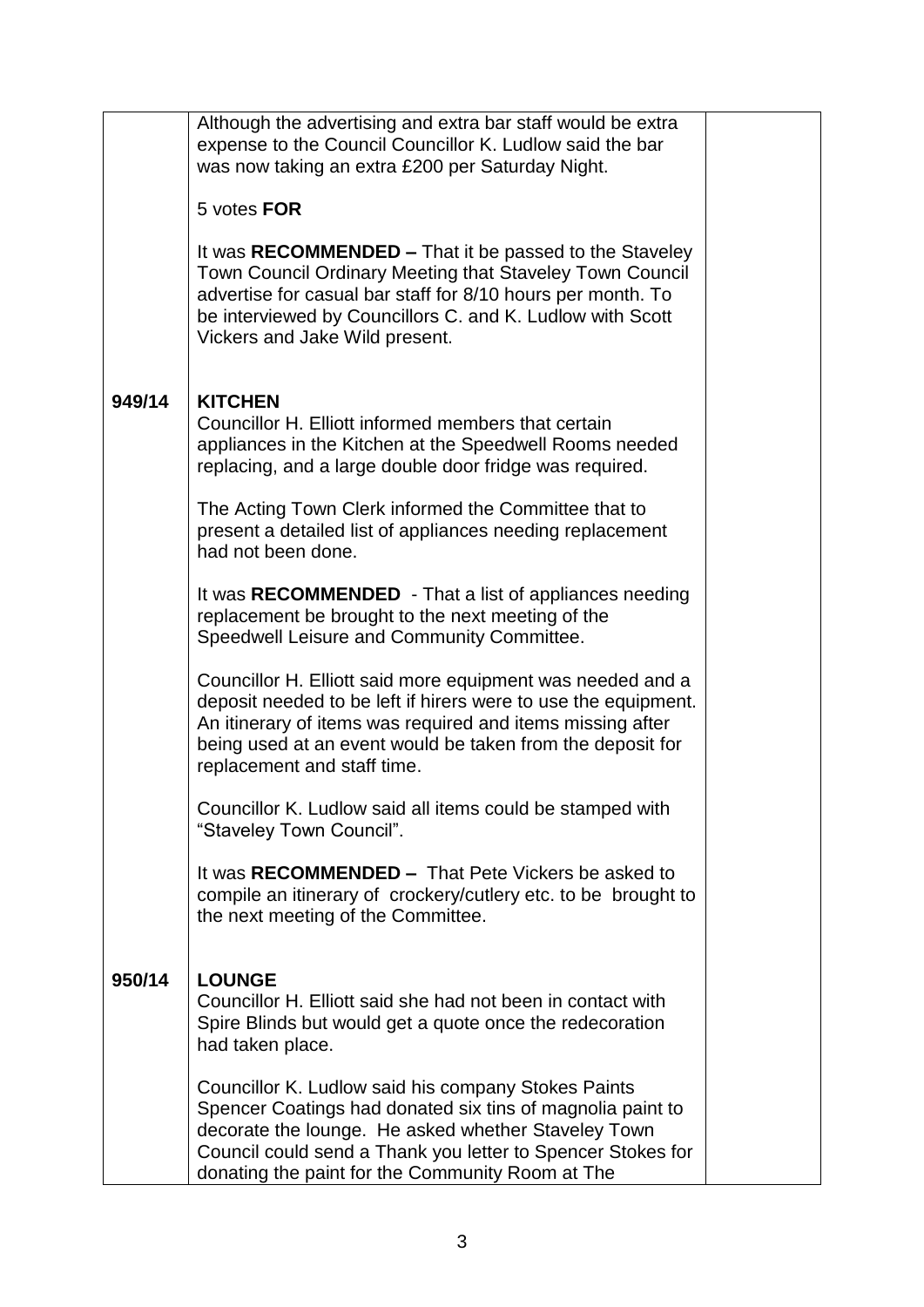|        | Speedwell Rooms.                                                                                                                                                                                                                                                                                                         |  |
|--------|--------------------------------------------------------------------------------------------------------------------------------------------------------------------------------------------------------------------------------------------------------------------------------------------------------------------------|--|
|        | It was <b>AGREED</b> – That a letter of Thank you be sent to<br>James Stokes of Stokes Paints Spencer Coatings for their<br>kind donation of the paint, signed by the Chair of Staveley<br>Town Council.                                                                                                                 |  |
|        | The Acting Town Clerk updated the Committee on the<br>electrics at the Speedwell Rooms. DOR had completed<br>works on the emergency lighting and PAT Testing.                                                                                                                                                            |  |
|        | With regard to the Emergency Lighting Councillor B. Dyke<br>asked that DOR show the Caretakers how to reboot the<br>emergency lighting system when batteries needed to be<br>changed.                                                                                                                                    |  |
|        | The Acting Town Clerk informed members that there was a<br>leak on the plastic tank in the roof space, and work would be<br>undertaken on this.                                                                                                                                                                          |  |
| 951/14 | <b>LETTINGS</b><br>With regard to the list of lettings members also wished it to<br>indicate what the booking was for.                                                                                                                                                                                                   |  |
|        | Councillor H. Elliot referred to the Table Top Market.                                                                                                                                                                                                                                                                   |  |
|        | Councillor K. Ludlow said a rumour had spread that the<br>Table Top Market was closing down. There had been four or<br>five tables at the previous week's market and the bar had<br>been opened, and hopefully this would help bring people in.                                                                          |  |
|        | Advertising of the Table Top Market was discussed and it<br>was decided to print A4 posters for Scott and Jake to<br>distribute around the Staveley area and on social media,<br>advertising that the Table Top Market would be open<br>Fridays with a Bar.                                                              |  |
|        | Councillor H. Elliott mentioned the outdoor market and felt<br>this needed advertising in the Derbyshire Times. It had<br>been agreed that the outdoor market would be free from 1st<br>April to the end of May, and this could include car boot<br>stalls. The Staveley Market would be open over the Easter<br>period. |  |
| 952/14 | <b>COMMUNITY EVENTS</b><br>The Acting Town Clerk informed members that a date<br>needed to be agreed for the Fireworks Display for 2015 as<br>1 <sup>st</sup> Galaxy Fireworks had been in contact. As October 31 <sup>st</sup>                                                                                          |  |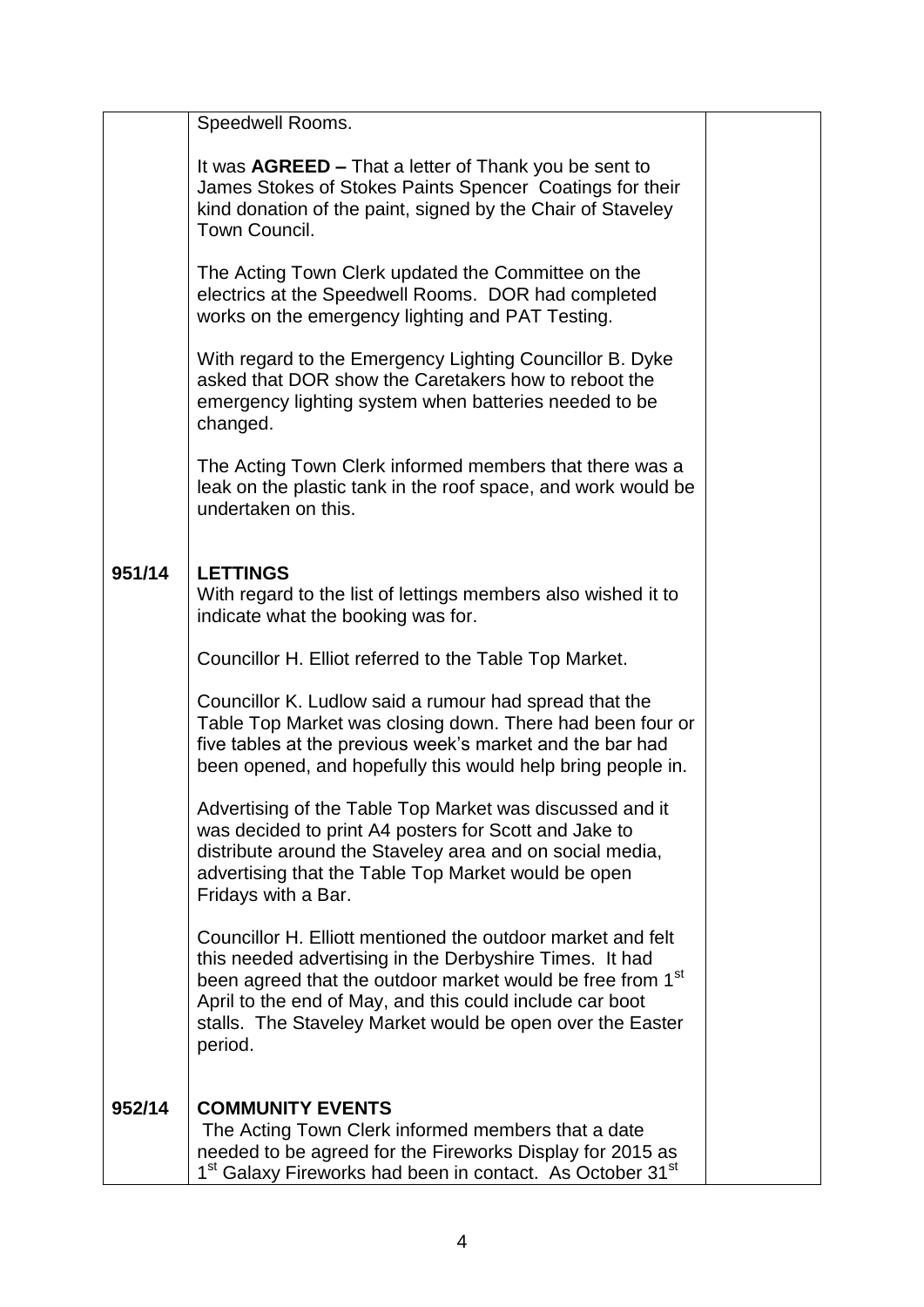|        | falls on Saturday in 2015 1 <sup>st</sup> Galaxy had suggested a<br>Halloween themed pyro musical.                                                                                                                                                                                                                                                                                                                                                                                                                                                                                                                                                                                                                                                                                                                                                                                                                                             |  |
|--------|------------------------------------------------------------------------------------------------------------------------------------------------------------------------------------------------------------------------------------------------------------------------------------------------------------------------------------------------------------------------------------------------------------------------------------------------------------------------------------------------------------------------------------------------------------------------------------------------------------------------------------------------------------------------------------------------------------------------------------------------------------------------------------------------------------------------------------------------------------------------------------------------------------------------------------------------|--|
|        | Councillor K. Ludlow said it would be a good idea to<br>combine the Community Fireworks Display and the<br>Halloween Disco events on the 31 <sup>st</sup> October 2015                                                                                                                                                                                                                                                                                                                                                                                                                                                                                                                                                                                                                                                                                                                                                                         |  |
|        | Councillor B. Dyke said the Football Club would be opening<br>on the 31 <sup>st</sup> October also but would be willing to meet up with<br>members to discuss ideas and would work alongside<br>Staveley Town Council if the Fireworks and Halloween<br>Disco event were to go ahead on this evening.<br>He had<br>also mentioned giving a donation towards the event.                                                                                                                                                                                                                                                                                                                                                                                                                                                                                                                                                                         |  |
|        | It was RECOMMENDED $-$ (i) That the date of the Fireworks<br>and Halloween Disco Party be held on Saturday 31 <sup>st</sup><br>October 2015.<br>(ii) That the Acting Town Clerk would ask 1 <sup>st</sup> Galaxy to<br>provisionally book the 31 <sup>st</sup> October to provide a Halloween<br>Pyro Musical Event for Staveley Town Council, and to<br>provide their costings as soon as possible. Once costings<br>had been approved if though reasonable they could be<br>agreed at Full Council.<br>(ii) That the representative of the Staveley Football Club be<br>invited to the next meeting of the Speedwell Rooms Leisure<br>and Community Committee to discuss Staveley Town<br>Council events on 31 <sup>st</sup> October 2015. The date of the next<br>Speedwell Rooms Leisure and Community Committee<br>meeting would be arranged at the Annual Meeting of<br>Staveley Town Council when Committee dates would be<br>arranged. |  |
| 953/14 | <b>COMMUNITY EVENTS</b><br>i) Arts and Crafts Competition 2015.<br>The Acting Town Clerk informed members that letters had<br>gone out to schools in the Staveley area regarding the Arts<br>and Crafts Competition 2015.                                                                                                                                                                                                                                                                                                                                                                                                                                                                                                                                                                                                                                                                                                                      |  |
|        | Councillor K. Ludlow asked if the banners from winning<br>entries were still to be put up at The Speedwell Rooms, as<br>he felt these may detract from the aesthetics of the building.                                                                                                                                                                                                                                                                                                                                                                                                                                                                                                                                                                                                                                                                                                                                                         |  |
|        | Councillor B. Dyke said he liked to see the banners<br>displayed as they showed the links with Staveley Town<br>Council and schools.                                                                                                                                                                                                                                                                                                                                                                                                                                                                                                                                                                                                                                                                                                                                                                                                           |  |
|        | Councillor K. Ludlow asked if they could be repositioned<br>around the walls.                                                                                                                                                                                                                                                                                                                                                                                                                                                                                                                                                                                                                                                                                                                                                                                                                                                                  |  |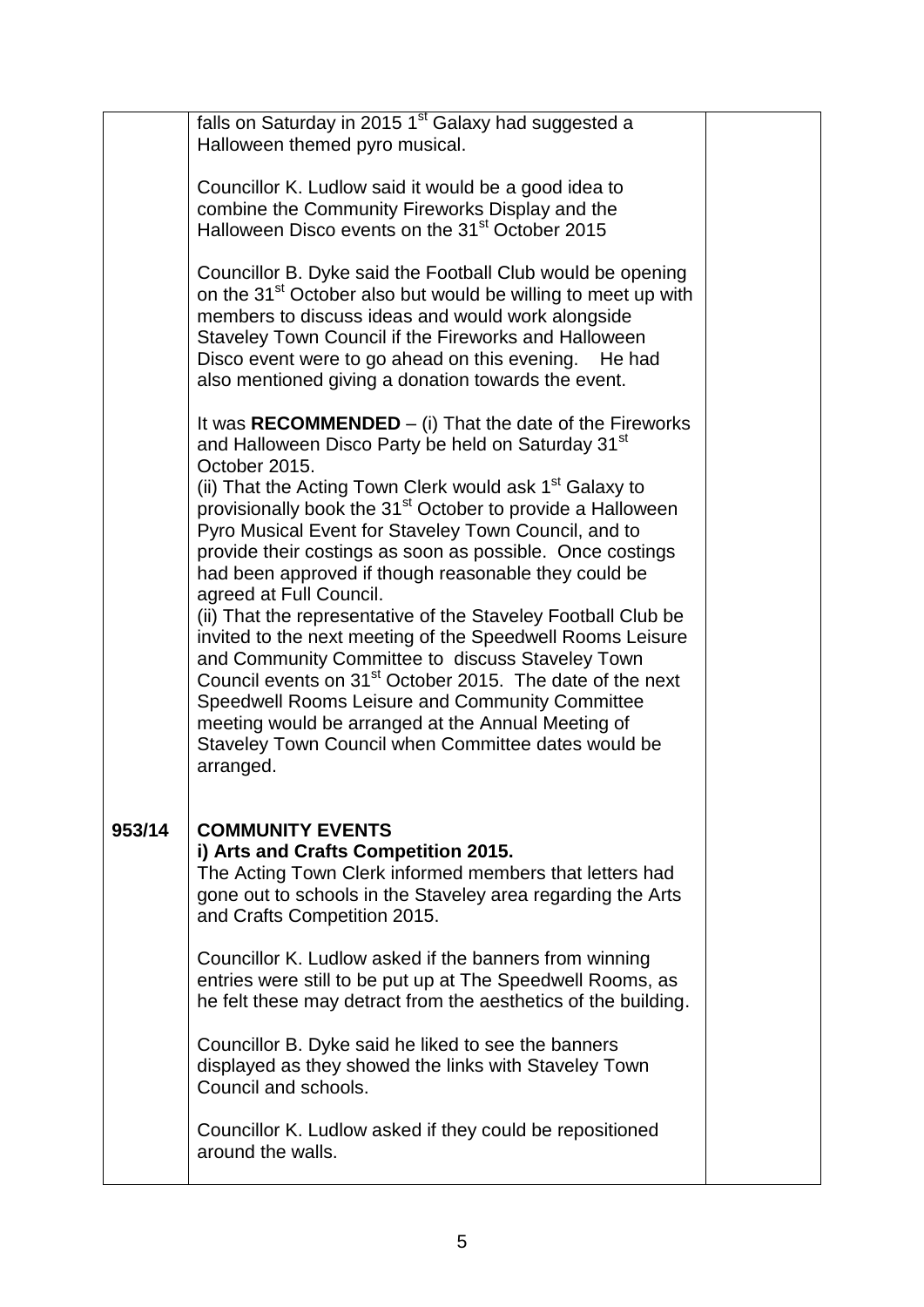| to help with the acoustics.                                                                                                    |                         |                         |                         |                       | Councillor B. Dyke said they had been hung from the ceiling                                                                                                                          |
|--------------------------------------------------------------------------------------------------------------------------------|-------------------------|-------------------------|-------------------------|-----------------------|--------------------------------------------------------------------------------------------------------------------------------------------------------------------------------------|
| ii) Summer Activities Schemes 2015<br>The Acting Town Clerk said a letter had been sent to<br>would not be able to take place. |                         |                         |                         |                       | Belinda Wilks regarding Co-ordinating the Activity Schemes<br>but no reply had been received to date. Councillor E. Tidd<br>informed members that without a co-ordinator the schemes |
| regard to running the Summer Activity Schemes.                                                                                 |                         |                         |                         |                       | It was suggested that Linda Bally be also approached with                                                                                                                            |
| Councillor B. Dyke wanted it to be acknowledged by<br><b>Summer Activities Schemes.</b>                                        |                         |                         |                         |                       | Councillors the good job that Linda did on organising the                                                                                                                            |
| willing to co-ordinate the Summer Activity Schemes                                                                             |                         |                         |                         |                       | It was RECOMMENDED - That Councillor Elaine Tidd<br>personally telephone Linda and ask her if she would be                                                                           |
| Summer Activities Scheme 2015 be approved.                                                                                     |                         |                         |                         |                       | It was RESOLVED - That the suggested dates for the                                                                                                                                   |
| Scheme                                                                                                                         |                         | Days and Dates          |                         |                       | Venue                                                                                                                                                                                |
| <b>Scheme</b><br>1                                                                                                             | Mon<br>$27^{\text{th}}$ | Wed<br>$29^{\sf th}$    | Fri<br><b>31st</b>      | July<br>2015          | <b>The</b><br><b>Speedwell</b><br><b>Rooms</b>                                                                                                                                       |
| <b>Scheme</b>                                                                                                                  | Mon<br>3rd              | Wed<br>$5^{\text{th}}$  | Fri<br>7 <sup>th</sup>  | <b>August</b><br>2015 | <b>The</b><br><b>Speedwell</b>                                                                                                                                                       |
| 2                                                                                                                              |                         |                         |                         |                       | <b>Rooms</b>                                                                                                                                                                         |
| <b>Scheme</b><br>3                                                                                                             | Mon<br>$10^{\text{th}}$ | Wed<br>$12^{th}$        | Fri<br>14 <sup>th</sup> | <b>August</b><br>2015 | <b>The</b><br><b>Speedwell</b><br><b>Rooms</b>                                                                                                                                       |
| <b>Scheme</b><br>4                                                                                                             | Mon<br>$17^{\text{th}}$ | Wed<br>$19^{\text{th}}$ | Fri<br>21st             | <b>August</b><br>2015 | <b>The</b><br><b>Speedwell</b><br><b>Rooms</b>                                                                                                                                       |
| <b>Scheme</b><br>5                                                                                                             | Mon<br>24th             | Wed<br>26th             | Fri<br>28th             | <b>August</b><br>2015 | <b>The</b><br><b>Speedwell</b><br><b>Rooms</b>                                                                                                                                       |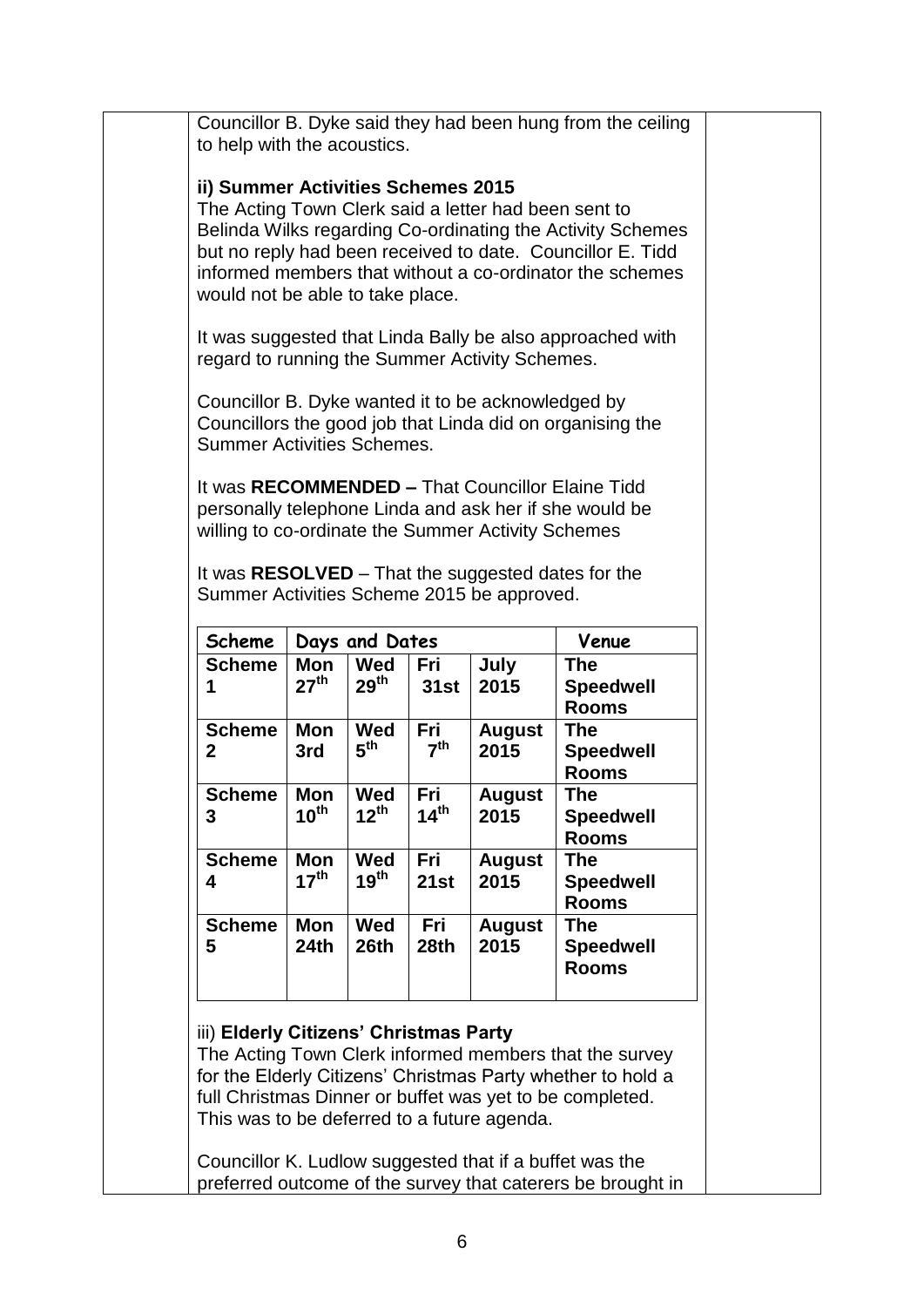|        | to provide the buffet.                                                                                                                                                                                                                                                                                                                                                                                                                                                           |  |
|--------|----------------------------------------------------------------------------------------------------------------------------------------------------------------------------------------------------------------------------------------------------------------------------------------------------------------------------------------------------------------------------------------------------------------------------------------------------------------------------------|--|
|        | Councillor B. Dyke said that as Councillors they had been<br>appreciated by the Elderly Citizens' for putting the buffet on.                                                                                                                                                                                                                                                                                                                                                     |  |
|        | iv) Christmas Market 2015<br>The Acting Town Clerk said a date had already been agreed<br>of Wednesday 2 <sup>nd</sup> December.                                                                                                                                                                                                                                                                                                                                                 |  |
|        | It was RECOMMENDED – That the Christmas Market 2015<br>be discussed further at the next meeting.                                                                                                                                                                                                                                                                                                                                                                                 |  |
|        | v) Music of 1914 Event<br>Councillor B. Dyke said there had been money set aside for<br>a 1914 event as it had been 100 years since the<br>commencement of the First World War. It was suggested<br>holding a Music Hall/Good Old Days Event. It was<br>suggested to contact Ann Lucas or Jo Roberts for a list of<br>artistes and what date they would be available. It was<br>suggested that Councillor B. Dyke take over organising this<br>event from Councillor D. Parsons. |  |
|        | It was RECOMMENDED - That Councillor B. Dyke contact<br>Jo Roberts for a list of acts for a First World War, Music Hall<br>themed evening, and that Councillor B. Dyke organise the<br>event on the evening of 11 <sup>th</sup> July.                                                                                                                                                                                                                                            |  |
|        | It was RECOMMENDED – That if the date clashed with the<br>NEDSCAN dance NEDCAN would be offered the Saturday<br>before free of charge.                                                                                                                                                                                                                                                                                                                                           |  |
|        | 4 votes FOR<br>3 votes <b>ABSTAIN</b>                                                                                                                                                                                                                                                                                                                                                                                                                                            |  |
|        | iv) Staveley Feast 2015<br>It was RECOMMENDED - That Staveley Feast 2015 be<br>taken off future Agenda.                                                                                                                                                                                                                                                                                                                                                                          |  |
|        | v) Christmas Lights 2015<br>Civic Pride would be asked to provide a presentation to the<br>next meeting of the Policy Finance and Publicity Committee<br>to be held in April.                                                                                                                                                                                                                                                                                                    |  |
|        | It was RECOMMENDED – That Civic Pride be invited to<br>provide a presentation at the next meeting of the Policy<br>Finance and Publicity Committee in April.                                                                                                                                                                                                                                                                                                                     |  |
| 954/14 | <b>ALLOTMENTS</b><br>The Acting Town Clerk informed members that a meeting                                                                                                                                                                                                                                                                                                                                                                                                       |  |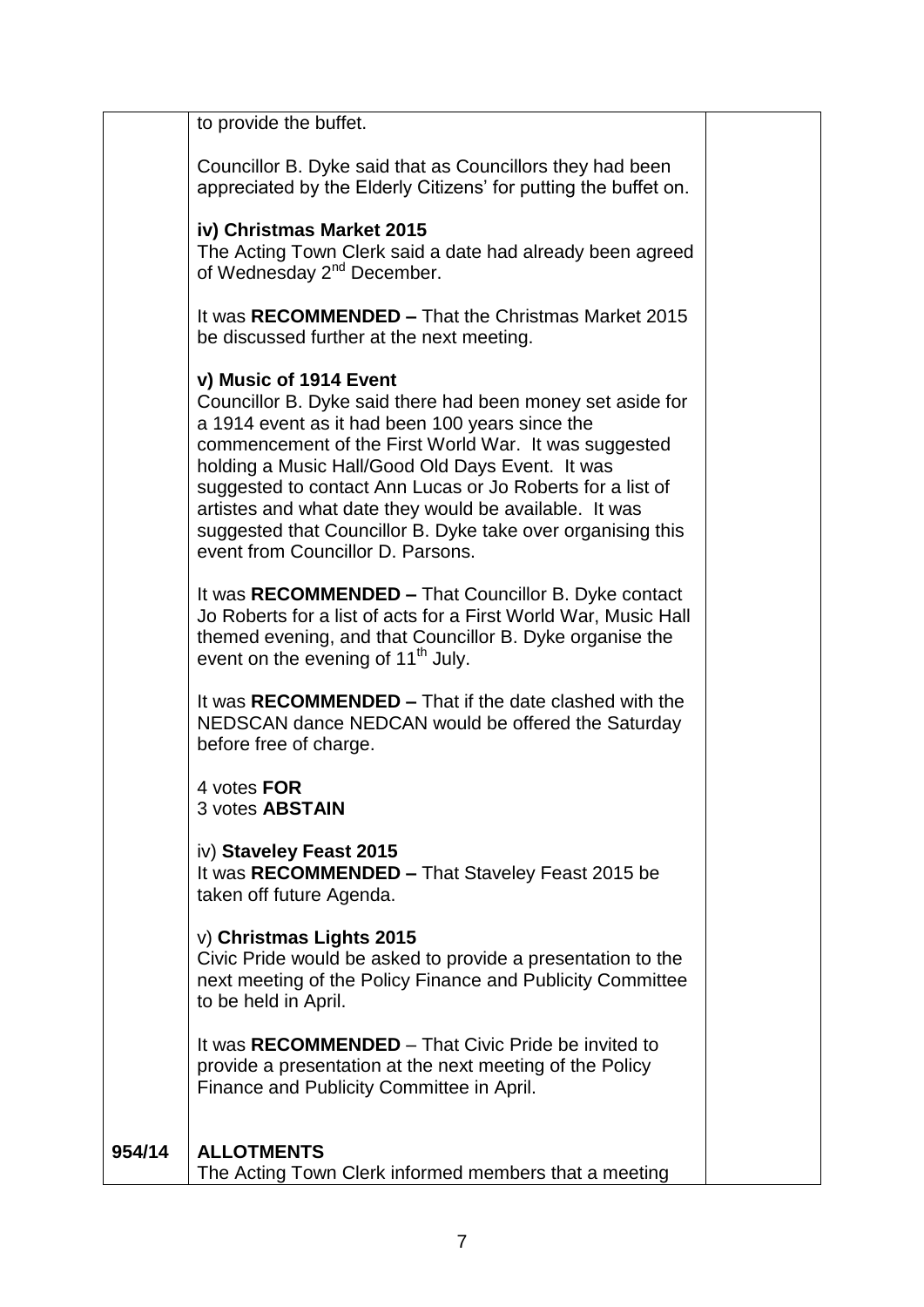|        | had been arranged with John Hempsall on 2 <sup>nd</sup> April to |  |
|--------|------------------------------------------------------------------|--|
|        | discuss various issues at Mastin Moor Allotments:                |  |
|        | Open Day Session in August - hoped for Town                      |  |
|        | <b>Council involvement</b>                                       |  |
|        | Support from Staveley Town Council over the land at              |  |
|        | <b>Woodthorpe and Chatsworth Estates</b>                         |  |
|        | <b>Allotment Gardens</b>                                         |  |
|        |                                                                  |  |
|        | The Acting Town Clerk informed members that he would             |  |
|        | report back to the next meeting of the Speedwell Rooms and       |  |
|        | Leisure and Community Committee when meeting had taken           |  |
|        | place.                                                           |  |
|        |                                                                  |  |
|        |                                                                  |  |
| 955/14 | <b>COMMUNITY AWARDS</b>                                          |  |
|        | Councillor B. Dyke proposed Steve Foster and Graham              |  |
|        | Bennett from Ireland and Poolsbrook Fishing Club for their       |  |
|        | acts of kindness on separate incidences at the fishing lakes.    |  |
|        |                                                                  |  |
|        | All in favour of the proposals.                                  |  |
|        |                                                                  |  |
|        | It was RESOLVED - That Steve Foster and Graham                   |  |
|        | Bennett from Ireland and Poolsbrook Fishing Club be              |  |
|        | awarded community awards to be presented at the                  |  |
|        | Presentation Evening in July.                                    |  |
|        |                                                                  |  |
| 956/14 |                                                                  |  |
|        | <b>PRIORITY OF WORK SCHEDULE</b>                                 |  |
|        | Councillor B. Dyke said the electrics were a priority before     |  |
|        | any redecoration.                                                |  |
|        |                                                                  |  |
| 957/14 | <b>STAVELEY HALL BOWLING CLUB</b>                                |  |
|        | Councillor H. Elliott informed members that the Staveley Hall    |  |
|        | Bowling Club had been in contact with the Acting Town            |  |
|        | Clerk asking about facilities for members during bowls           |  |
|        | matches whilst the renovation of Staveley Hall was taking        |  |
|        | place.                                                           |  |
|        |                                                                  |  |
|        | The Acting Town Clerk had met with the Bowling Club              |  |
|        | Members and Mike Brooke. The meeting discussed                   |  |
|        | facilities for the bowlers whilst renovation works were taking   |  |
|        | place and funding ideas from Sports Lottery/Awards For All.      |  |
|        | Also discussed was for the Council to provide a longer term      |  |
|        | lease to the bowling club which would make it easier for         |  |
|        | them to get funding. Mike had arranged with Tomlinsons as        |  |
|        | part of the facilities for the Bowlers to have access to the     |  |
|        | Contractors Compound once they were on site from the end         |  |
|        | of April but in the interim the Bowlers had been offered         |  |
|        | access to Room 9 within the Stables Complex. The Bowling         |  |